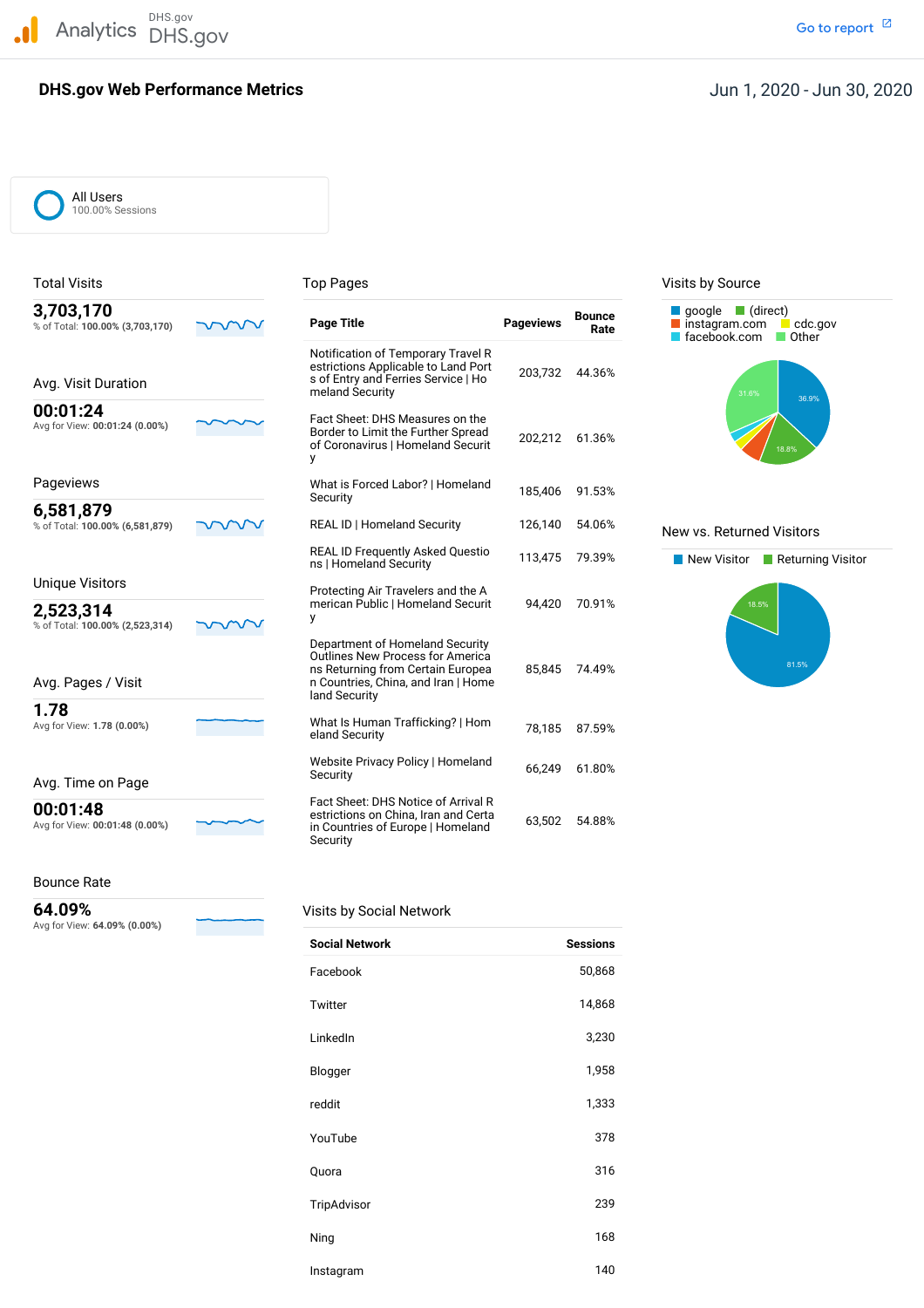DHS.gov Analytics DHS.gov and the contract of the contract of the contract of the contract of the contract of the contract of the contract of the contract of the contract of the contract of the contract of the contract of the cont

#### **DHS.gov Search Performance Metrics**

All Users 100.00% Sessions

% of Total: 100.00% (3,703,170)

% of Total: **100.00% (75,642)**

% of Total: 27.47% (3,703,170)

Visits to DHS.gov Top Internal Searches by Search Term New vs. Returned Visitors

travel restrictions 1749 and 1890 and 1890 and 1890 and 1890 and 1890 and 1890 and 1890 and 1890 and 1890 and 1

global entry and 312 and 312

Daca 271 0 international travel 1999 1271 128 0 jobs 260 0

tsa pre check rene<br>wal

Total Internal Searches **Careers** Careers **572** 0

**75,642** tsa pre check rene 333 0<br>% of Total 100,00% (75.643) and all and all and all and all and all and all and all and all and all and all and a

Total External Searches (Google) travel from europe 302

travel from europe



# real id 281 0 Avg. Visits per Visitor<br>  $\frac{1,017,272}{8}$   $\frac{0}{271}$  Avg. Visits per Visitor



Top External Searches (Google - as reported)

| <b>Page Title</b>                                                                                                                  | <b>Sessions</b> |
|------------------------------------------------------------------------------------------------------------------------------------|-----------------|
| Notification of Temporary Travel Restri<br>ctions Applicable to Land Ports of Entry<br>and Ferries Service   Homeland Securit<br>у | 150,783         |
| Fact Sheet: DHS Measures on the Bord<br>er to Limit the Further Spread of Corona<br>virus   Homeland Security                      | 135,724         |
| Homeland Security   Home                                                                                                           | 79,122          |
| <b>Acting Secretary Chad Wolf Statement</b><br>on Non-Essential Travel   Homeland Se<br>curity                                     | 40,492          |
| REAL ID   Homeland Security                                                                                                        | 36,278          |
| REAL ID Frequently Asked Questions  <br><b>Homeland Security</b>                                                                   | 34.748          |
| What Is Human Trafficking?   Homelan<br>d Security                                                                                 | 15,100          |
| Search Job Postings   Homeland Securi<br>ty                                                                                        | 14,497          |
| Protecting Air Travelers and the Americ<br>an Public   Homeland Security                                                           | 12,883          |
| Apply for a U.S. Passport   Homeland S<br>ecurity                                                                                  | 10,303          |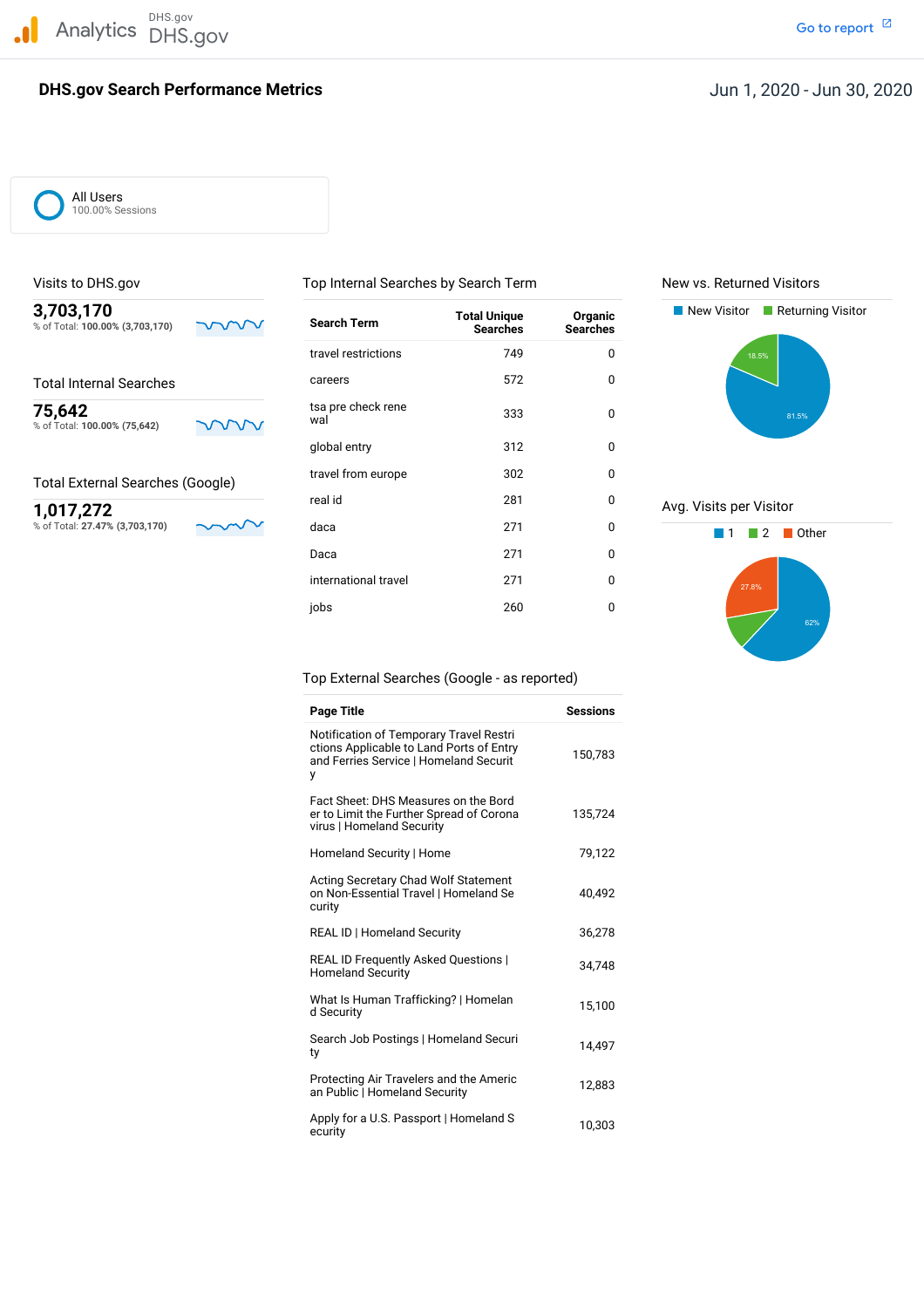### **DHS.gov Customer Satisfaction Survey**

Time Period: 06/01/2020‐ 06/30/2020

#### **Overall Customer Satisfaction Score 66.10**

#### **Will you recommend this website to a friend or colleague? Encountered no difficulties Would you still return to this website if you could get this (navigating) DHS.gov today. How would you rate your overall experience today? 64.00 Answer Choices Responses Points Score** ▪ Outstanding 441 100 44100 ▪ Above Average 460 75 34500 **•** Average 50 26950 **26950** ▪ Below Average 135 25 3375 ▪ Poor 127 0 0 **Total Were you able to complete the purpose of your visit? Answer Choices** ▪ Yes ▪ No **Total information or service from another source? Answer Choices** ▪ Yes ▪ No **Total Answer Choices** ▪ Yes ▪ No **Total Please describe your experience finding your way around**  NOTE: Excludes "Other" responses **Answer Choices 1702 Responses** 906 796 **1702 Responses** 1454 248 **1702 Responses** 1346 356 **1702 Responses** 896 **Points** 100  $\Omega$ **Points** 100 0 **Points** 100 0 **Points** 100 **108925 53.23 Score** 90600 **90600 85.43 Score** 145400 0 **145400 79.08 Score** 134600  $\overline{0}$ **134600 57.92** ▪ Had technical difficulties (e.g. error messages, broken links) ▪ Links did not take me where I expected ▪ Links / labels are difficult to understand, they are not intuitive ▪ Navigated to general area but couldn't find the specific content needed 53 52 117 309 0 0  $\Omega$ 0 0 0

 ▪ Would often feel lost, not know where I was ▪ Too many links or navigational choices **Total** 62 58 **1547**

#### **How was your experience using our site search?**

NOTE: Excludes "Did not use search" and "Other" responses

| <b>Answer Choices</b>                                   | <b>Responses</b> | <b>Points</b> | Score        |
|---------------------------------------------------------|------------------|---------------|--------------|
| • Encountered no difficulties                           | 449              | 100           | 44900        |
| I was not sure what words to use in my search           | 79               | 0             | 0            |
| • Results were not helpful                              | 193              |               | <sup>0</sup> |
| . Results were not relevant to my search terms or needs | 99               | 0             | 0            |
| • Results were too similar / redundant                  | 33               | 0             | <sup>0</sup> |
| • Returned not enough or no results                     | 52               | 0             | U            |
| • Returned too many results                             | 29               |               | <sup>n</sup> |
| Total                                                   | 934              |               | 44900        |

**Score** 89600

> 0 0

0 0

 $\Omega$ 

**89600 48.07**

0 0